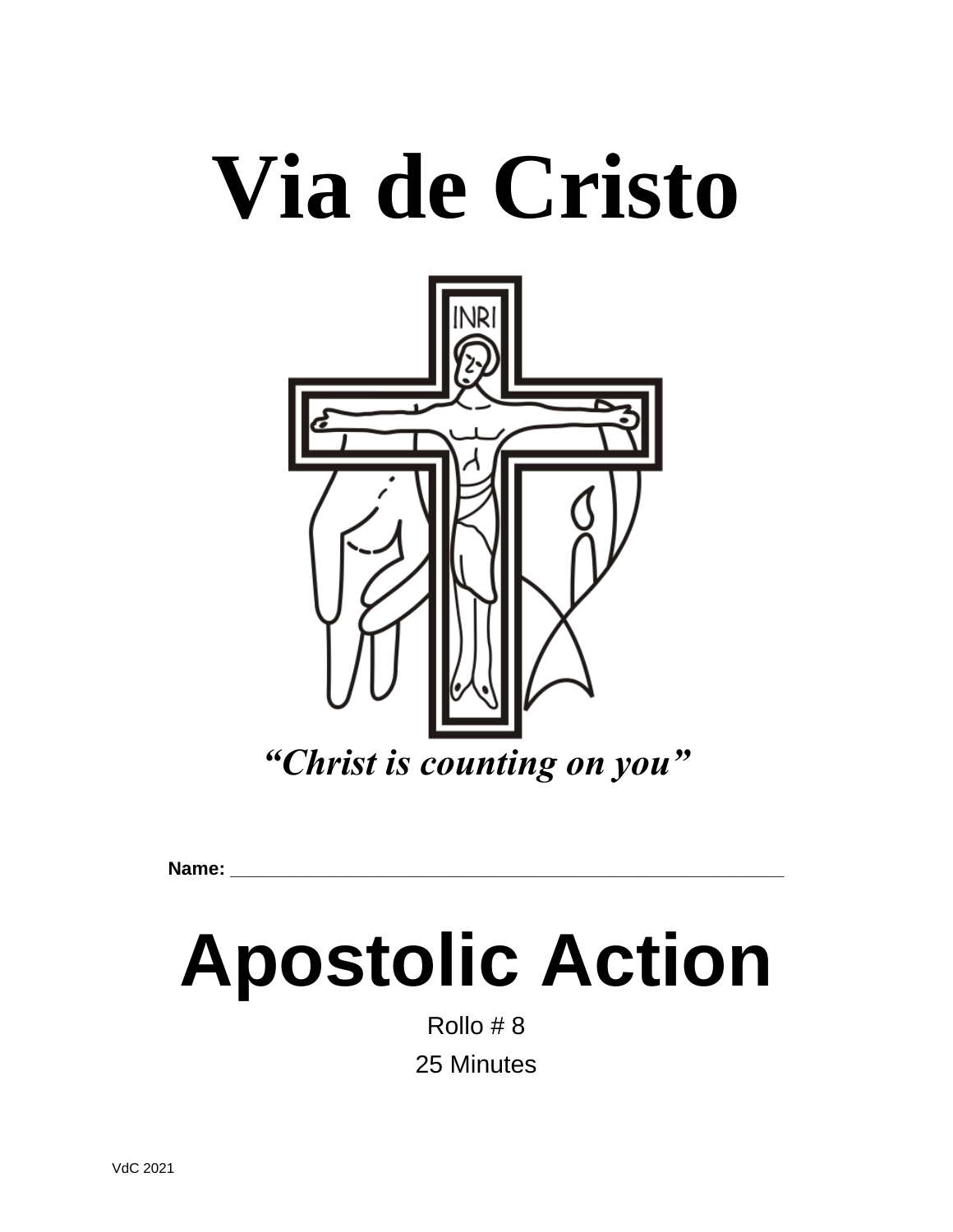### **APOSTOLIC ACTION**

**Time:** 25 minutes. Content of this rollo is expected to take 15 – 17 minutes, allowing for 5 – 8 minutes of personal examples or testimony.

**Orientation**: Apostolic Action is the giving of self to another for the purpose of sharing Christ with others. This talk completes the tripod of Piety, Study, and Apostolic Action. Effective Apostolic Action flows naturally from a life of piety and continuous study of the Christian Ideal. The speaker should emphasize that Apostolic Action is not only the natural and logical response to God's love, but it fulfills God's call in our Baptism. Christians have a vertical relationship with God and a horizontal relationship with people. We love God and love our neighbors as ourselves.

**Style**: The Apostolic Action talk describes mature Christians in their relationships with others. The speaker should take a personal approach. Participants will begin to see how they can approach friends with Christ-like love to bring them to Christ. It inspires participants to wonder about Christ's plans for them.

Apostolic Action is a transitional talk which sets the stage for the remainder of the weekend. The remaining talks build upon the concept of Christians sharing the redemptive love of Christ with each person in their lives.

**Objectives**: Jesus entrusted his followers to finish his work. Our task is to discover the will of God for our lives and follow His call. Everything we do is a response to God's unconditional love for us. The Christian Ideal is infused into the world through our Apostolic Action.

The main points of the Apostolic Action talk are:

- The third leg of the tripod, Apostolic Action naturally follows Piety and Study.
- The purpose of Apostolic Action is to lead others to a relationship with Christ.
- Friendship is the key to sharing Christ with others.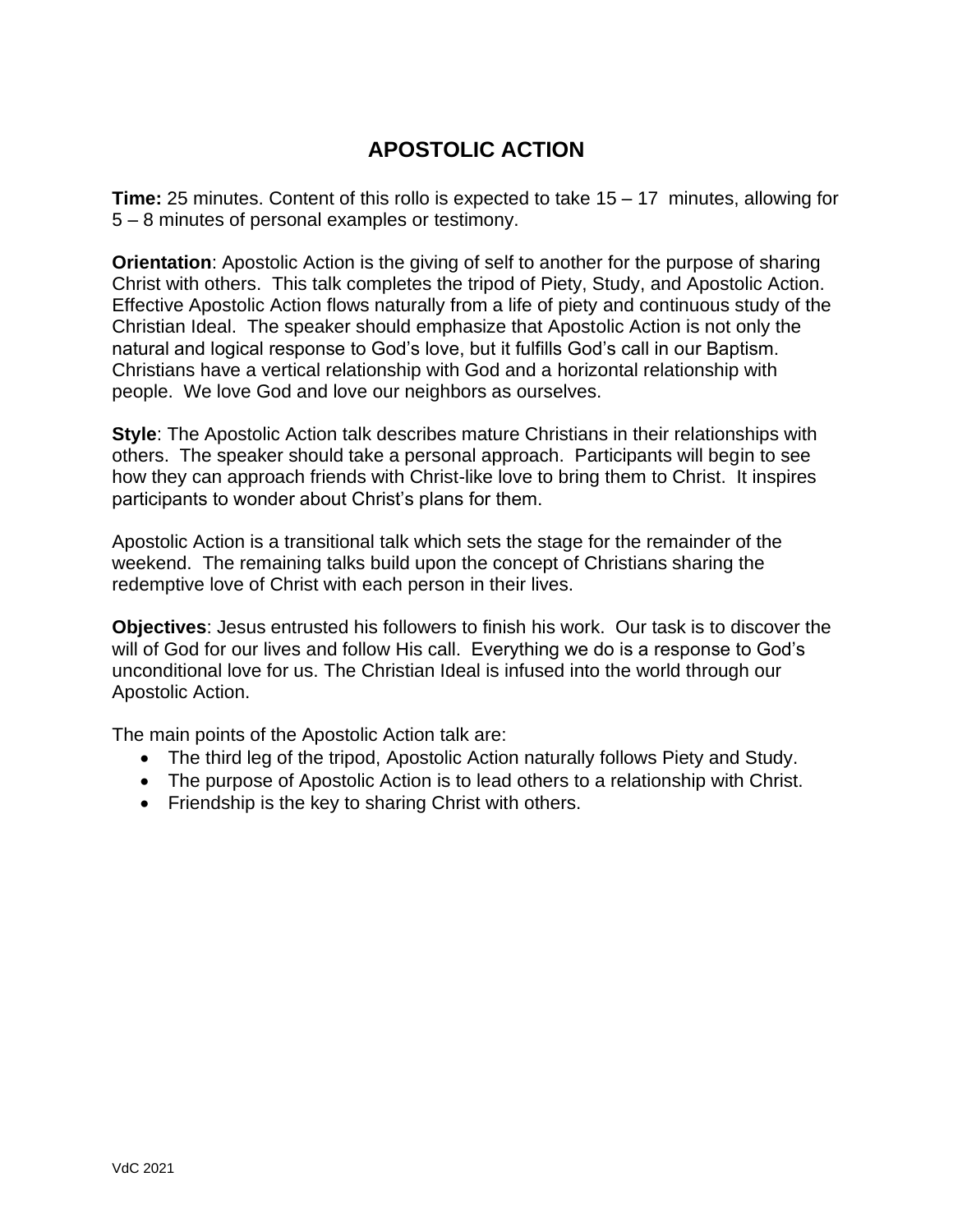**Preparation:** Prepare to write your Rollo with prayerful consideration of the above orientation, style, and objectives. Remember, you are delivering God's message through your words. Studying the following verses will provide context and guidance.

Ephesians 4:16 Matthew 28:18–20 Luke 10:1 Genesis 4:9 1 John 4:10-12, 19 John 15:16 Matthew 22:37-39 John 13:35 John 14:12 Galatians 5:1 Matthew 7:16-20 Matthew 16:24-25 1 Corinthians 10:31 1 John 4:16 Ephesians 1:7

Genesis 12:2-3 Matthew 25:31-46 1 Corinthians 13 Matthew 5:1-12 Isaiah 40:11, 18, 49-55 John 15: 9, 12 Matthew 22:37-39 Matthew 28:40 Matthew 5:43-48 Galatians 5:22-23 Matthew 16:24-25 John 3:30 1 Timothy 2:4 Romans 10:13-15 James 2:14

**Do not include all the verses in your talk**. Pick two to four that speak to you and share them to emphasize your point. The Rector and Spiritual Director may also have verse selections to include.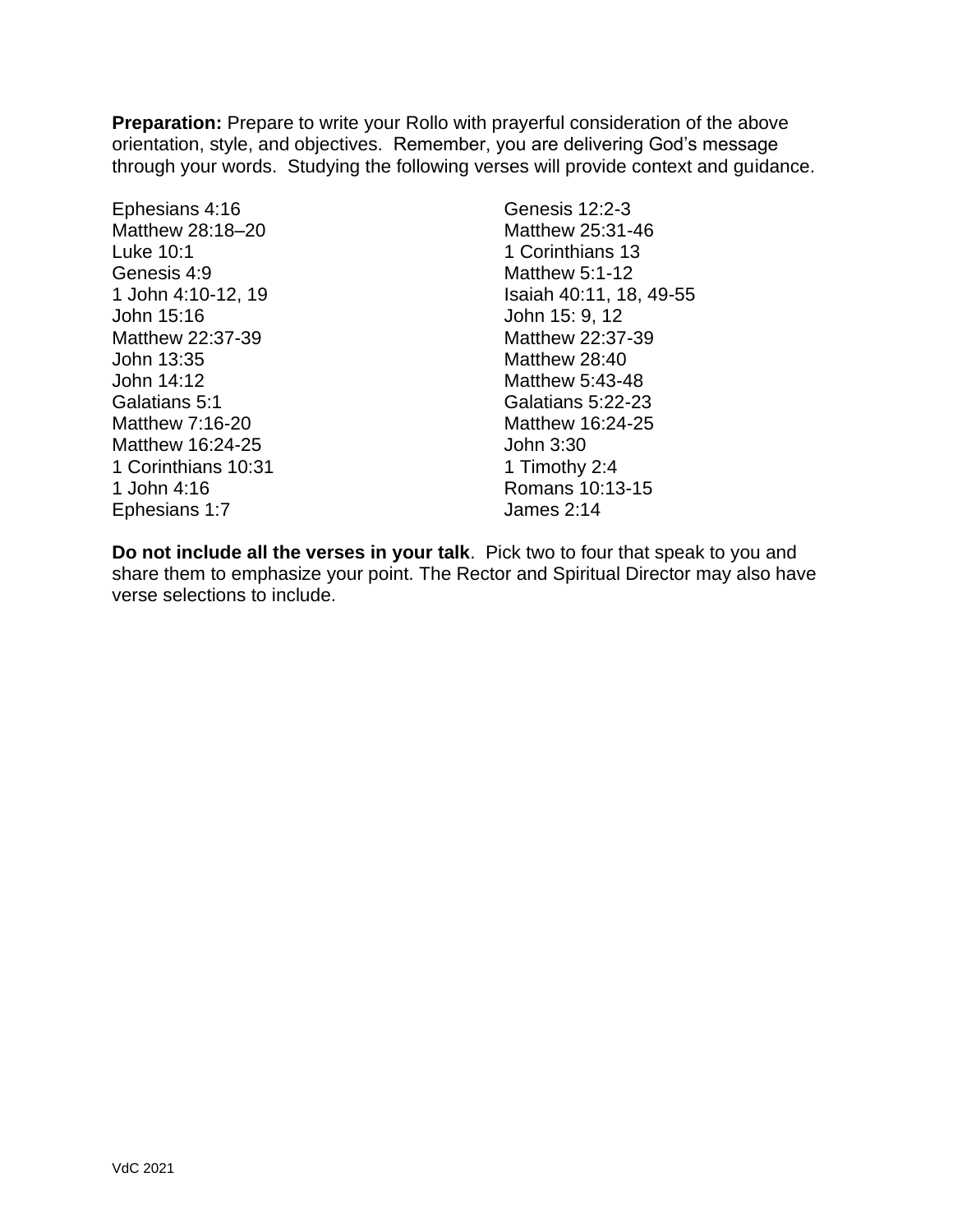#### **1. INTRODUCTION**

- A. Apostolic Action provides clarity on how we incorporate our Christian Ideal into our daily lives with others.
- B. Christian Maturity is a combination of living in God's grace through Apostolic Action, Piety, and Study. Apostolic Action completes the Via de Cristo tripod. It is the giving of self to others for the purpose of sharing Christ.
- C. Each person is called to share a relationship with God that produces a fundamental change in the direction of their life. This relationship affects every aspect of our lives.
- D. Christianity is the whole of life. Accepting God's love radically changes a person's life and effects every community in which we belong.

#### **2. WHAT IS APOSTOLIC ACTION?**

Apostolic Action is:

- A. Loving others as Christ loves us.
- B. Reaching out to others to share the gifts of God's love and grace. We cannot be satisfied with living in grace for its own sake.
- C. Motivated by the desire to share Christ with others in order that they desire a relationship with Jesus Christ. If reflects Christ living in us.

#### **3. FALSE CONCEPTS OF APOSTOLIC ACTION**

Apostolic Action is not just:

- A. Participation in church or civic organizations.
- B. Normal civilized good behavior.
- C. Practiced only when moved by the Holy Spirit.
- D. A desire to be in the spotlight.
- E. Apostolic action is not an option nor a chance to be in the spotlight.

#### **4. AUTHENTIC APOSTOLIC ACTION**

An apostolic Christian is empowered by God's love. His/her action is rooted in love of God and love of neighbor.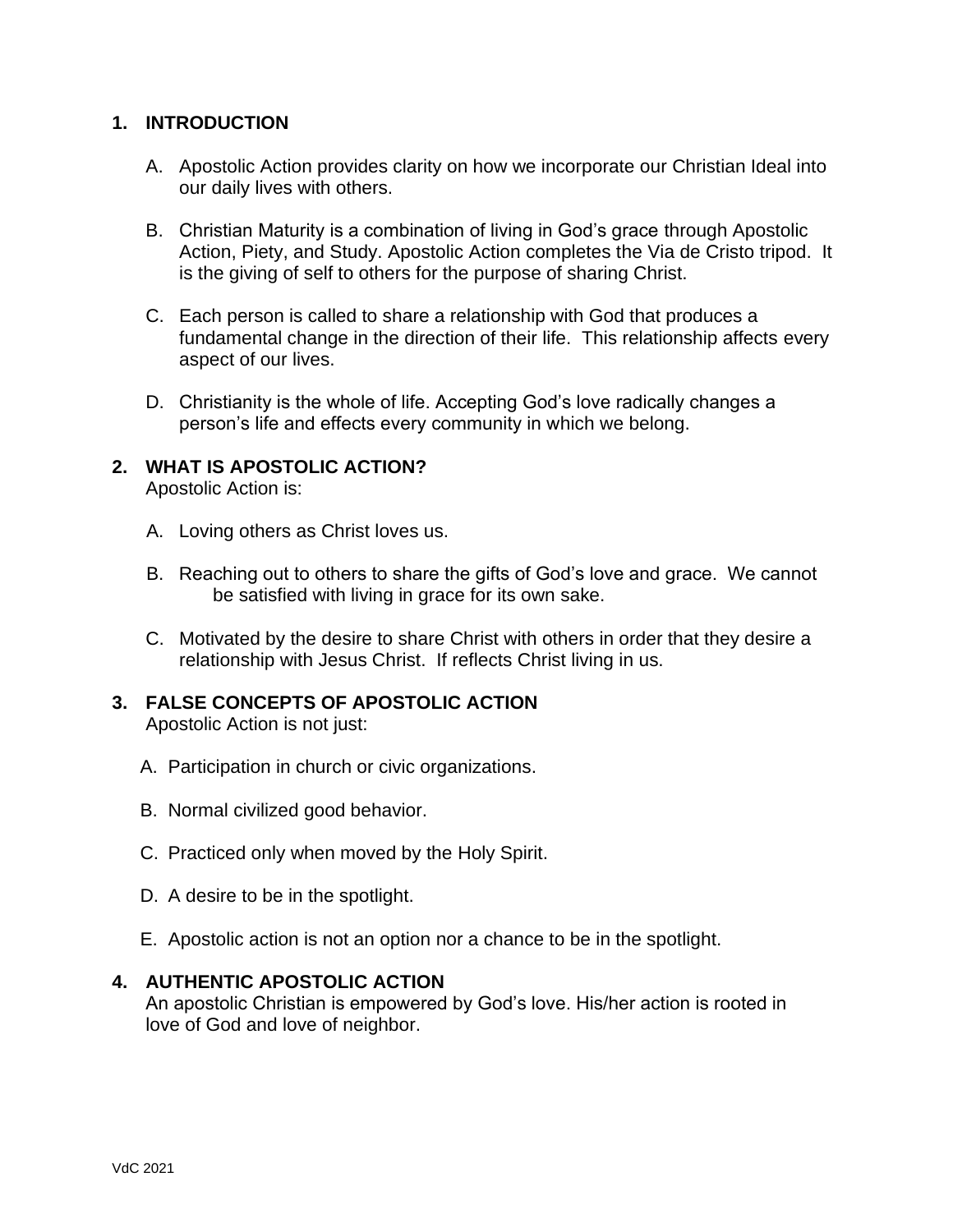- A. What is Love? Love is caring for others as much as or more than you care for yourself. We are called by God to live with those around us as Christ, loves us. God's love is the motivating power and strength for our love.
- B. Love is treating others as Jesus treats me:
	- Jesus treats me as a person, a unique individual.
	- Jesus loves me right where I am.
	- Jesus gives Himself to me despite my limitations.
	- Jesus gives Himself to me, as I know myself to be, all that I am.
	- Jesus gives Himself faithfully, passionately, constantly, and completely. The total giving of oneself to another as a response to God's love is an indication of a person's human and spiritual development
- C. Apostolic Action is the act of Christians sharing the redemptive love of Christ with each person in their life.
	- Living in grace is the essence of Christianity. Through our actions, we can reflect Christ living in us. We can center our environments on Christ.
	- Apostolic action is not limited to church organizations, kind behavior, or good deeds. It is bringing God's love to the world, making God's love real in the lives of those we touch.
- D. Proclaiming the Gospel, sharing God's love, true love fulfills the call of the cross.

#### **5. MAKE A FRIEND, BE A FRIEND, BRING YOUR FRIEND TO CHRIST**.

(Method of Apostolic Action)

*Speaker note*: Please be clear that the "Bring a Friend to Christ" is about the conscious effort to bring to your friends to a closer relationship with Christ. It is not the intent of this rollo that the "Bring a Friend to Christ" equals inviting someone to a VdC weekend. Remember the purpose and mission of Vdc is to equip Christians to become more effective and stronger leaders.

- A. Pray first, last, and always. Ask for guidance in seeking out those who need us. Pray about the people we meet, asking for God's will. Be available.
- B. Make a Friend. Seek out your friends. Don't wait for them to come to you. Approach them. Pray for your friends; "Speak to God about your friend before speaking to your friend about God!"
- C. Be a Friend
	- Live the truth we proclaim. Be authentic.
	- Take an interest in others.
	- Be happy and optimistic; be joyful! Joy is one of the most irresistible forces in the world.
	- Listen! Be tolerant and understanding.